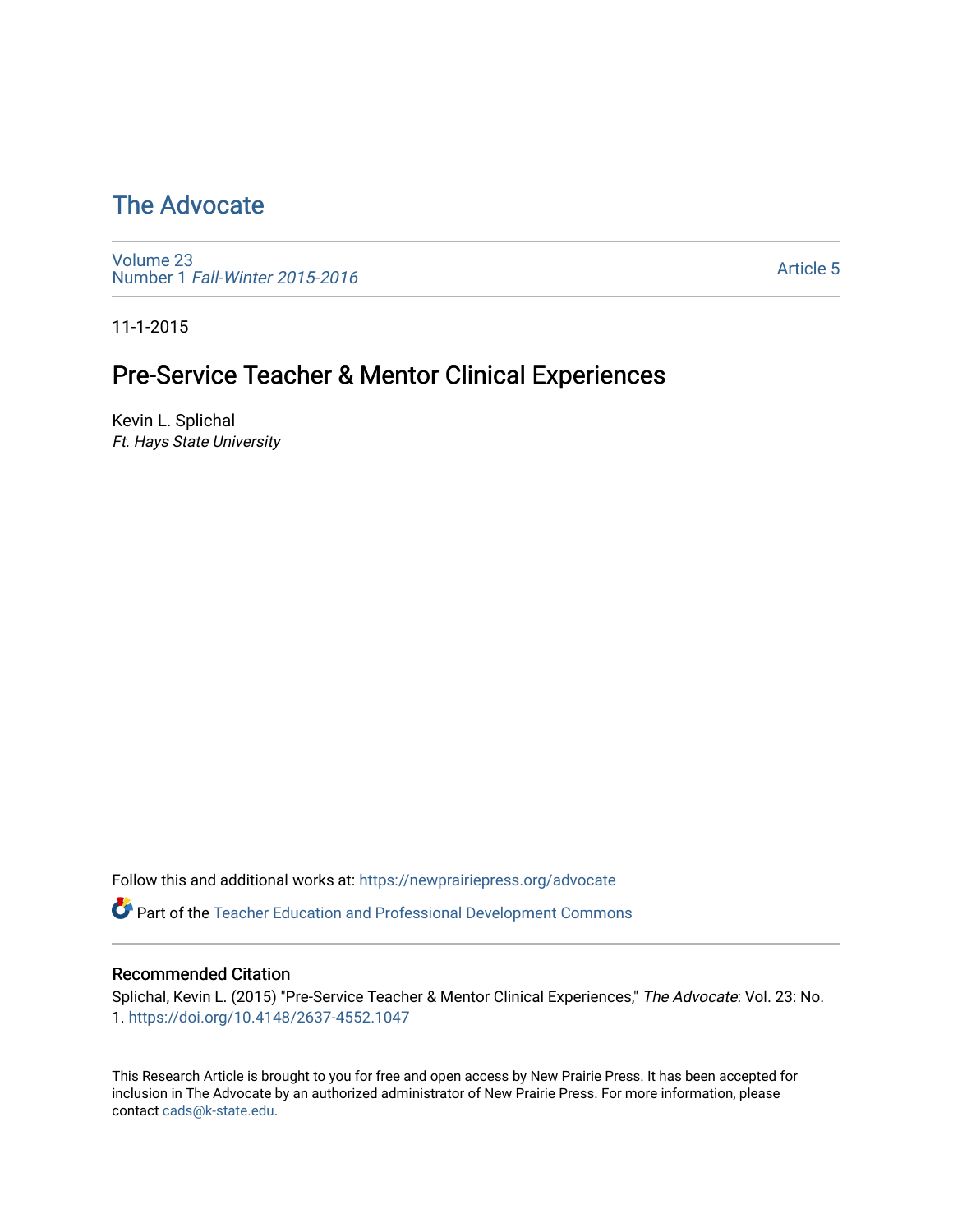## Pre-Service Teacher & Mentor Clinical Experiences

#### Abstract

Effective clinical experiences that pre-service teachers and pre-service teacher educators participate in are crucial for instruction to be highly effective and successful. However, the dynamics of different participating schools, mentors, instructors, and pre-service teachers add hundreds of variables to the quality of those experiences. How preservice teachers and mentors perceive those clinical experiences can help unravel those variables and provide ways to increase quality. Based on the research, one key question is foremost as a priority, namely, what are the characteristics of pre-service teacher and the mentor relationships? Further, do those relationships equate to effective clinical experiences for preservice teachers?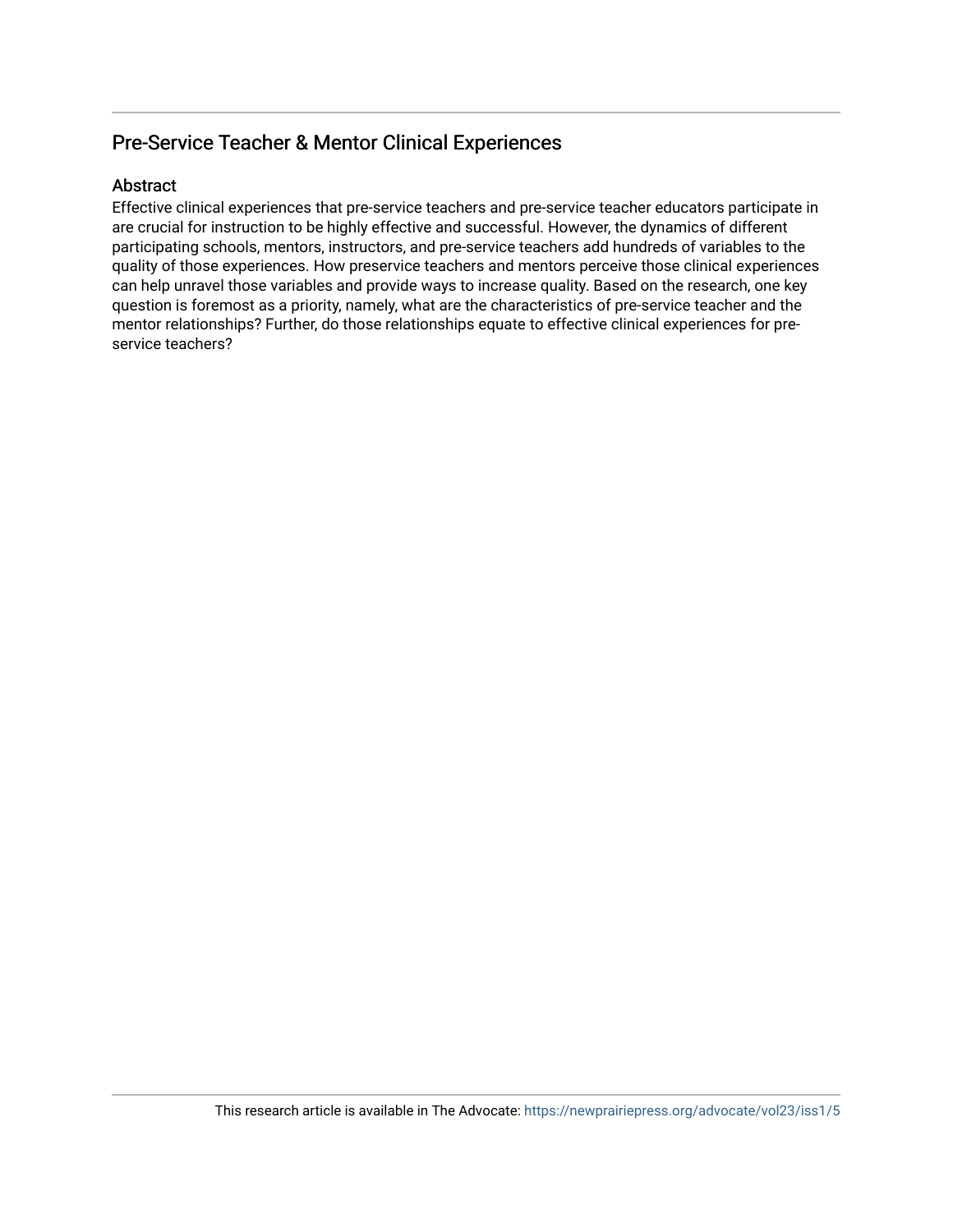## **Pre-Service Teacher & Mentor Clinical Experiences**

## **Kevin L. Splichal Ft. Hays State University**

### **Abstract**

**Effective clinical experiences that pre-service teachers and pre-service teacher educators participate in are crucial for instruction to be highly effective and successful. However, the dynamics of different participating schools, mentors, instructors, and preservice teachers add hundreds of variables to the quality of**  those experiences. How pre-service teachers and mentors perceive those clinical **experiences can help unravel those variables and provide ways to increase quality. Based on the research, one key question is foremost as a priority, namely, what are the characteristics of preservice teacher and the mentor relationships? Further, do those relationships equate to effective clinical experiences for preservice teachers?** 

**Keywords: clinical practice, intern, mentor, preservice teacher** 

### **Introduction**

**Clinical based practices are infield, on sight instructional practices of**  pre-service teachers (Grossman, 2010). Internship experiences include individual **student instruction, group instruction, whole class instruction, lesson planning, behavior management planning and implementation, and collaborative work with the mentor teacher within the classroom environment (Kennedy & Archambault, 2012). The future direction for clinical based practices is guided by the accrediting standards. The Council for the Accreditation of Educator Preparation Standard 2 (CAEP) (2013) is insistent on evidence based outcomes that ensure candidate quality through many facets, specifically partnerships.** 

**The Kansas Department of Education (KSDE) (2013) Professional Educator Standard 10 refers to "collegial relationships with school personnel, parents, and agencies in the larger community to support all students' learning and**  well-being" (p. 64). Through the Interstate Teacher Assessment and Support **Consortium (InTASC), the Council of Chief State School Officers (2011) Standards 3 and 10 refer to collaborative learning environments that encourage positive social interaction in the classroom, as well as in the community. The National**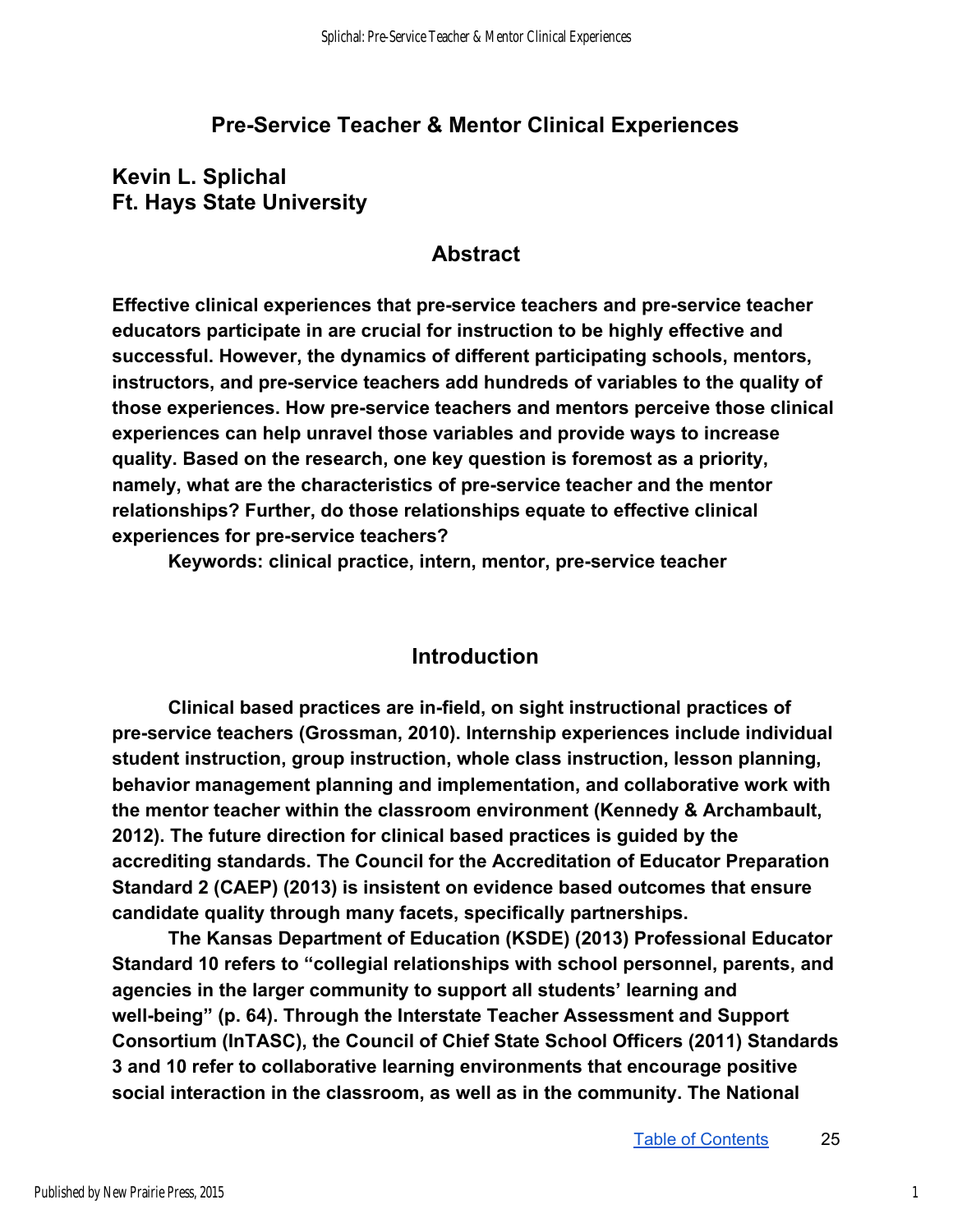**Board for Professional Teaching Standards (NBPTS) CertificationCouncil (2002) Proposition 5 specifically states the need for building partnerships within community groups and businesses to improve student learning (pp. 1820).** 

**These standards imply we must research, restructure, and implement new processes and practices in key areas of clinical experiences for preservice teachers including training and expertise of clinical educators, improved communication, and high quality partnerships.** 

# **Training and Expertise of Clinical Educators**

**First, identifying the importance of clinical partnerships is essential. Page, Rudney, and Marxen (2004) suggest that the role of both the mentors and the preservice teachers were intertwined and inseparable, and that neglecting the importance of that partnership would result in the licensing of inadequate teachers. It is through this collegial relationship that true experience in teaching methods is learned. Grossman (2010) stated, "The quality of clinical experience depends heavily on the kind of coaching, supervision, and support prospective teachers receive as they develop their practice" (p. 5). In fact, Page et al. (2004)**  research indicates that the pre-service teacher candidate may actually display **greater teachability when working with the mentor teacher rather than the university supervisor. Russell and Russell (2011) asserted, the mentoring**  relationship with the mentee was a two-way street in which both individuals learn **as a result of the collaborative relationship.** 

**Second, how the mentor teacher perceives his/her role in the clinical experience provides important insight into these relationships and how those relationships contribute to the success of the preservice teachers. Grossman (2010) stated that because the mentor teacher exhibits a great deal of control over the learning experiences of the preservice teacher, his/her role is a powerful indicator to the success of the preservice teacher. Russell and Russell (2011) indicated, effective mentoring relationships are productive when built on trust, respect, communication, honesty, and patience, all of which are necessary components for productive clinical experiences.** 

Lastly, the consequences for pre-service teachers can be detrimental if the **mentoring relationships are not built on the foundations discussed above. Page et al. (2004) study of preservice teachers identified preservice teachers who were hesitant to consider suggestions from their mentors as a result of poor relationships. Therefore, if the mentor and preservice teacher relationship is not built on the components of trust, respect, communication, honesty, and patience, the overall effectiveness of the clinical experience is diminished. On the other**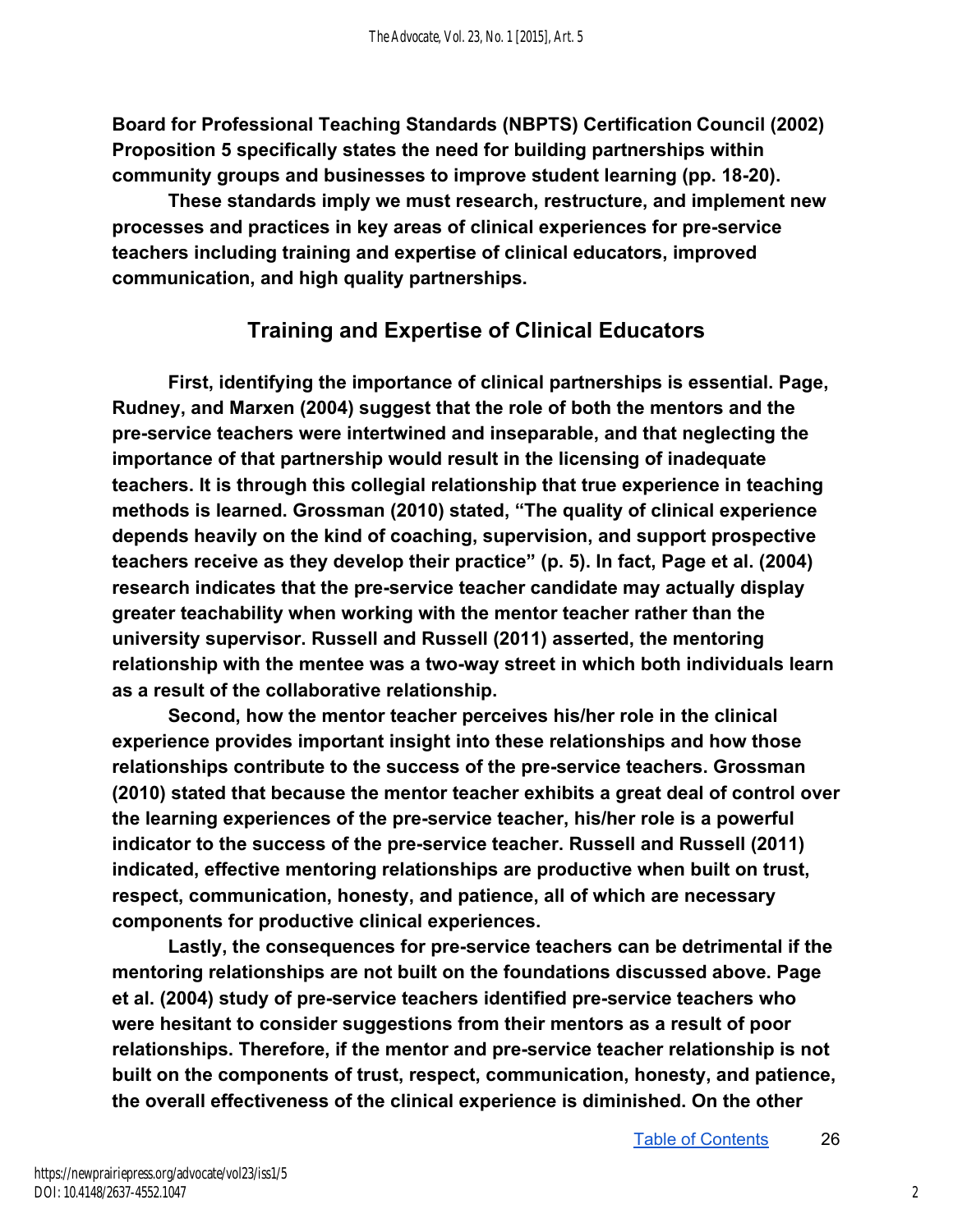**hand, those preservice teachers who did establish good working relationships with their mentors, who were open to suggestions regarding instruction, who were receptive to constructive criticism, and who engaged in active reflection were most successful in their clinical experiences. Grossman's (2010) study bolsters these findings through indications that the academic achievement of the students in these classrooms also improves as a result of the harmonious relationship between mentor and preservice teacher. As a result, the successes**  and failures of per-service teachers in clinical practices are fortified in and **through the mentor and preservice teacher relationship.** 

## **High Quality Partnerships**

 **High quality partnerships are an integral part of effective clinical**  experiences for universities, partnering schools, and pre-service teachers **(NBPTS Certification Council, 2002). The shape that these partnerships form is dependent upon the school and community culture which can sometimes be dramatically different from the expectations of the university. Different leadership styles of building principals, capability and dedication of teachers within the buildings, and community support can all impact the quality of these partnerships and affect student achievement. What is clear, however, is that partnerships must be established and maintained in order for high quality clinical experiences to take root. Howey and Zimpher (2010) specify, "the quality of a school as an entity, its organization, culture, and climate, is directly related to the vision and leadership provided by the district and lead anchor institution" (p. 10). The hierarchical relationship between district and institution can provide much needed direction and vision for partnering schools (Howey and Zimpher, 2010). This can only take root, however, if there is a shared responsibility toward student achievement. Howey and Zimpher (2010) assert, "collective pride trumps apathy or assigning blame every time" (p. 17).** 

## **Intern and Mentor Surveys**

**The purpose of this research was to gather data from preservice teachers and mentors in a rural Kansas university clinical practice experience. One key question was foremost as a priority, namely, what were the characteristics of preservice teacher and the mentor teacher relationships? Further, did those relationships equate to effective clinical experiences for preservice teachers? Pre-Service Teacher Results**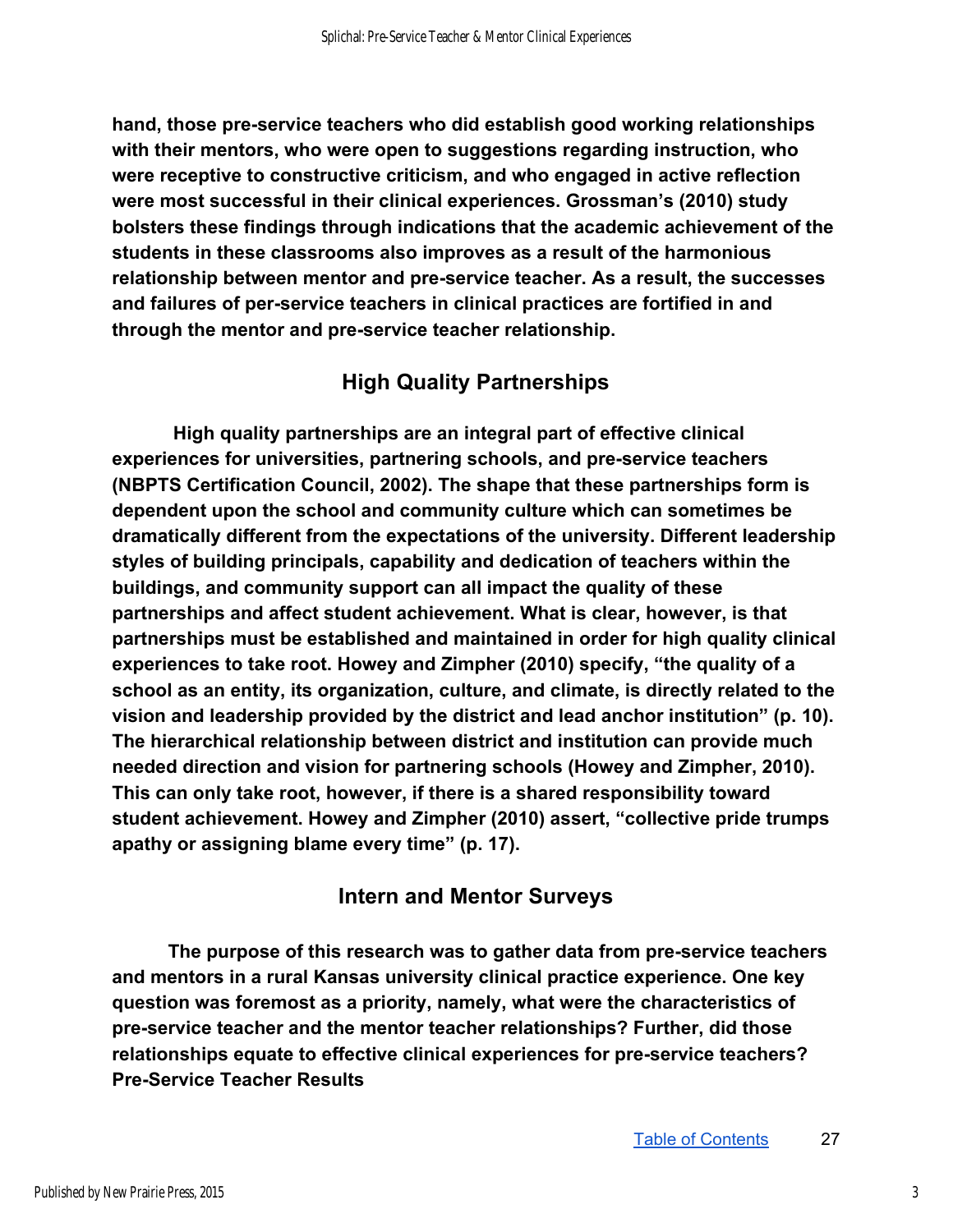**The completed sample was 112 out of 183 equaling a response rate of 61.20% for preservice teachers. In relation to the mentors' interaction through daily and weekly communication with the intern about teaching methods, student needs, lesson design, and general teaching practices, intern responses were indeed positive. Daily interaction through open communication about teaching methods was the most positive relationship characteristic according to 41% of the 112 respondents in the survey. These candid, open, and informal discussions had the most positive impact throughout the internship experiences.** 

**While the above results were in regard to general communication between interns and mentors about teaching methods, the percentages of interaction pertaining to lesson design was weaker however. Only 15% of interns reported daily interaction with the mentor regarding instructional lessons. This is significant because lesson design methods are indeed a major component of daily teacher practices and are highly emphasized in preservice teacher education courses at the university level.** 

**Lastly, respondents reported only 16% of lessons were delivered through**  co-teaching with the mentor while rates of 91% were in regard to answering **individual student questions on a regular basis. What this reveals was that only 18 of 112 interns were engaged with the mentor teacher during instruction. Interns were simply observing, listening, and answering individual student questions rather than assuming the role of a teacher within the classrooms,**  which was contradictory to the pre-service teacher instruction at the university **level.** 

## **Mentor Results**

**The findings in the mentor survey were also significant with 126 out of 168 equaling a response rate of 75%.First, only 11% of mentors said that their intern interacted with them on a daily basis in regard to lesson planning. This is significant because if mentors are not discussing lesson design and strategies with interns, and interns are not actively seeking advice in regard to lesson design and strategies, then knowledge in those areas is not being nurtured. Interns, who received a great deal of instruction in regard to lesson design in their preservice teacher education program courses, must be encouraged to put that knowledge into practice in the field. Further, mentors reported only 30% daily interaction with interns about general teaching related issues.** 

**The most revealing statistic of the mentor survey was the 61% of respondents who said that their interns were answering individual student questions on a daily basis. While this is a positive aspect of an intern's**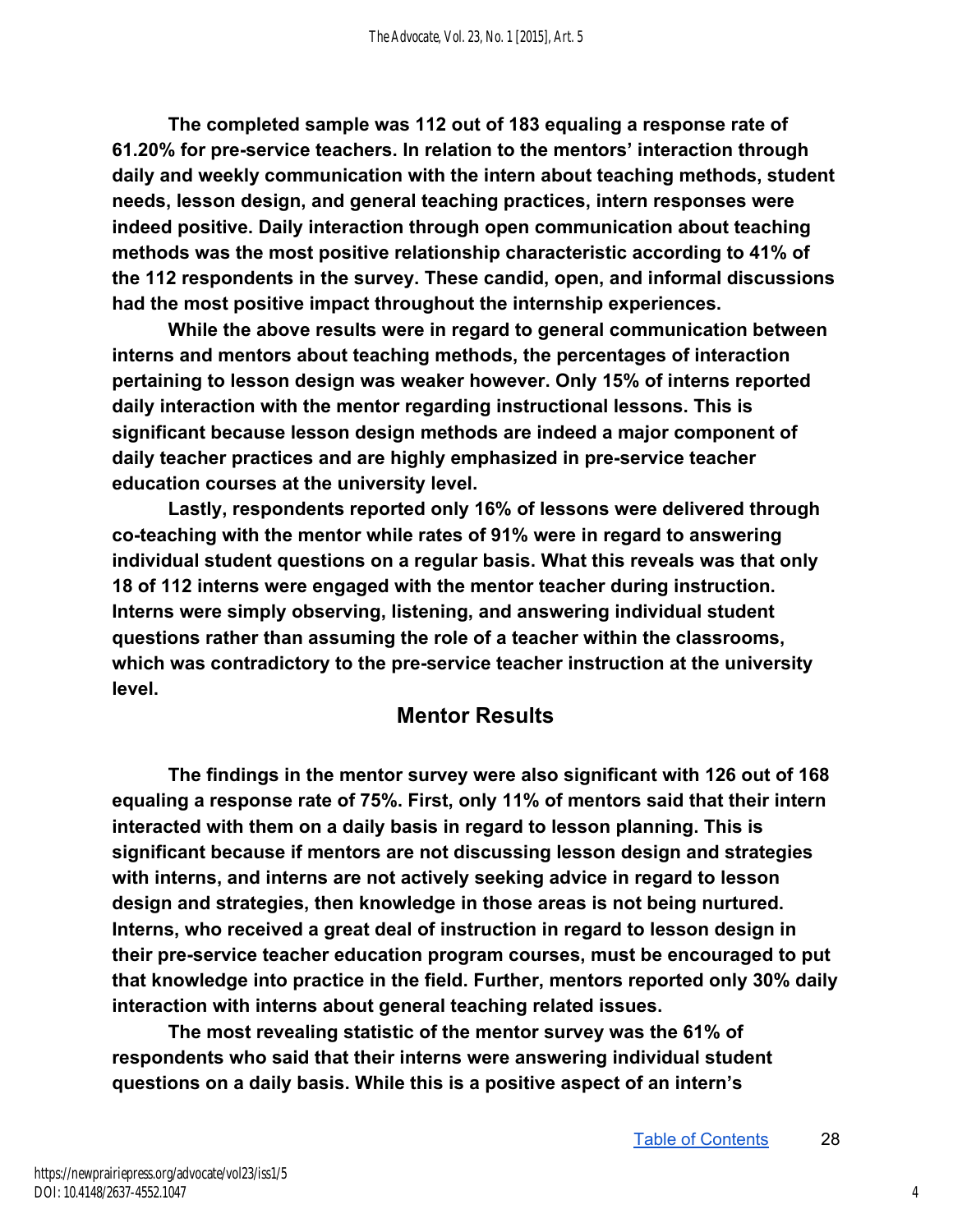**experience, it is not the primary goal of clinical practice for preservice teachers and therefore, could be interpreted as more important than lesson design and planning of instruction. On the other hand, interns could be viewing the one on one interaction with students as a more beneficial experience than whole room instruction. More research in this area could reveal a positive correlation between this one on one interaction with students and the overall benefit of the internship experience for the pre-service teacher.** 

## **Conclusion**

**In this study, the relationship between mentor teachers and preservice teachers was investigated through a survey distributed to interns and mentors in a clinical experience program at a rural Kansas university. The findings fortify what the literature suggested, namely that the success of clinical experiences is largely dependent upon the relationship that the mentor teacher creates with the intern through established partnerships. Unless more emphasis is placed on the mentor and intern relationship, as well as training for mentors and university supervisors, this problematic situation is not likely to improve. While the university preservice programs desire increased focus in these areas, that message is not being effectively relayed to participating schools and mentors.**